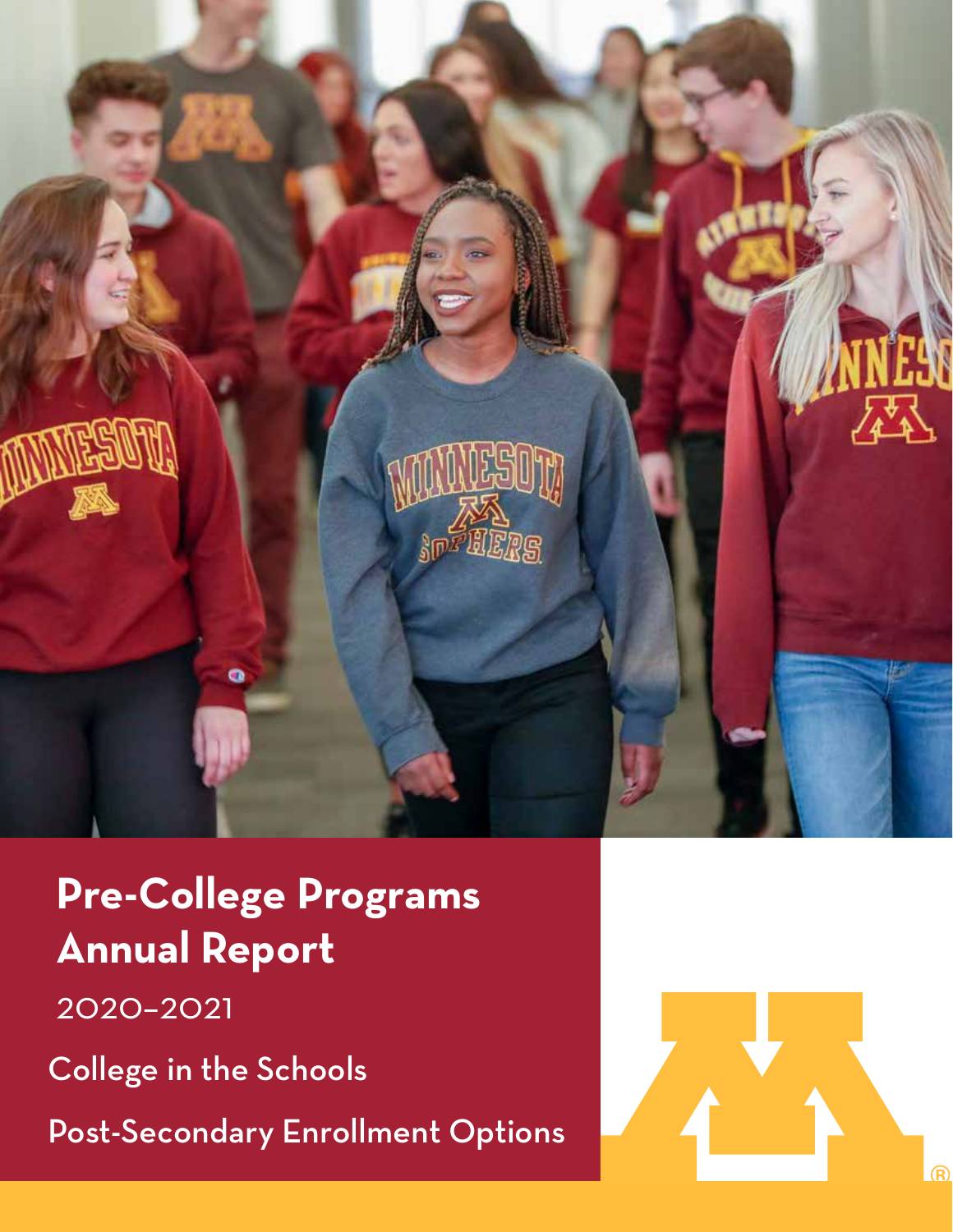## Two Types of Dual Credit in Minnesota

The Minnesota Postsecondary Enrollment Options (PSEO) Act provides for two distinct types of dual-credit opportunities for high school students.



**College in the Schools (CIS)**

## *Students take college courses at their high school (often referred*  **to as Concurrent Enrollment).**<br>• Free to students<br>• Schools contract directly with post-

**1**

**1**

- Free to students<br>• Schools contract directly with postsecondary institutions
- **Courses are taught by qualified high** school instructors who have been approved by University faculty
- **Credit transfers to most other post**secondary institutions

## **2 Post-Secondary**<br> **2 Post-Secondary**<br> **POSEO) Enrollment Options (PSEO)**

# *Students take college courses on*  **• The college campus or online.**<br>● Free to students<br>● Percentage of schools' per-pupil sta

- 
- e F<br>P<br>fd<br>fd Percentage of schools' per-pupil state formula pays post-secondary institutions • Franching Pressure per perpendent<br>formula pays post-secondary institu<br>● Classes taught by University faculty<br>● Credit transfers to most other post-
	-
- $\bullet$  c<br> $\bullet$  c<br> $\bullet$  set **Credit transfers to most other post**secondary institutions

*The PSEO Act allows advanced high school juniors and seniors to enroll in college courses for dual college and high school credit. The law mandates that post-secondary institutions allow selected high school students to enroll in their on-campus courses, as space allows. The law also allows schools and districts to contract with postsecondary institutions to provide college courses on site at high schools. See Minnesota Statute 124d.09 for the complete PSEO Act.*

**Our new home in Nicholson Hall**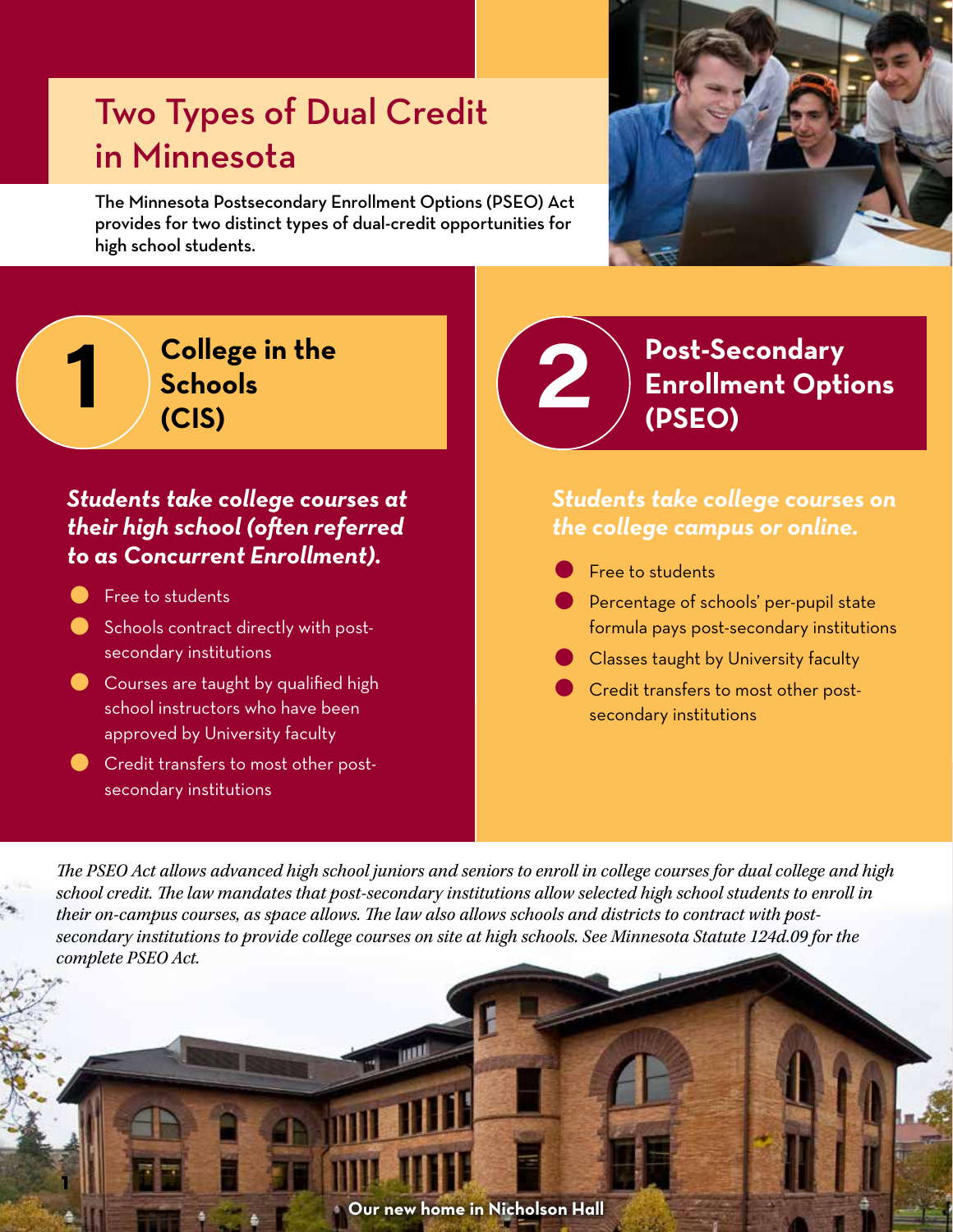## CIS and PSEO friends and partners:

There will never be another year quite like 2020–21. At PSEO and CIS, our goals for the year were tempered and defined by worldwide uncertainty and social change. While nearly all P-16 school personnel were working from home, our staff and partners supported high school students and their instructors as classroom teaching and learning transformed throughout the year.

Some noteworthy pivots included the following:

- A change to the grading basis policy allowed students to choose A–F or S/N grading and allowed students to make that change after grades were posted. Additionally, PSEO students were allowed to drop courses later in the semester. These were temporary changes to policy, available to all undergraduate students during 2020–21.
- Professional development workshops for CIS instructors were held virtually, and many cohorts hosted virtual student field days.
- PSEO developed remote student services, including a new virtual student orientation and online academic year advising appointments. These new collaborative approaches were effective and will continue post-pandemic.
- CIS cohorts responded to the University's renewed diversity, equity, and inclusion initiatives and instructors took steps to incorporate these topics into their pedagogy and course curricula.
- Staffing changes impacted both units. We welcomed new colleagues willing to shift their collegiate responsibilities to fulfill a vacancy during the U of M hiring freeze.
- And as if we hadn't experienced enough change during the year, in June we packed up our home at the Armory and moved in with our colleagues from the Minnesota English Language Program (MELP) at Nicholson Hall.

Thank you to all of our colleagues, partners, and friends who helped us continue to provide Minnesota high school students with opportunities to take University of Minnesota courses and jump-start their college experience.

With appreciation from the staff at CIS and PSEO

### Meet Your Pre-College Programs Team

#### **Pre-College Programs (CIS & PSEO):**

Scott Coenen, *Director, Pre-College Programs* Molly Olson, *Operations Manager, Pre-College Programs* 

#### **CIS Program:**

Stephanie Davison, *Communications and Events Coordinator, CIS* 

Jan M. Erickson, *Associate Director, CIS* 

Emily Hanson, *Program Director, CIS* 

Koleen Knudson, *Administrative Services Coordinator, CIS*

David Oppegaard, *Events Coordinator, CIS*

#### **CIS Enrollment Services:**

Kaitlyn Carlson, *Student Services Systems Coordinator, CIS*

Jennifer Koontz, *Director of Student Services, CIS* Coral Thacker, *Enrollment Services Operation Support, CIS* 

#### **PSEO Program:**

Anja Hovde, *Academic Advisor, PSEO* Andrew Kopelman, *Academic Advisor, PSEO* Roy Weaver, *Executive Office Assistant, PSEO*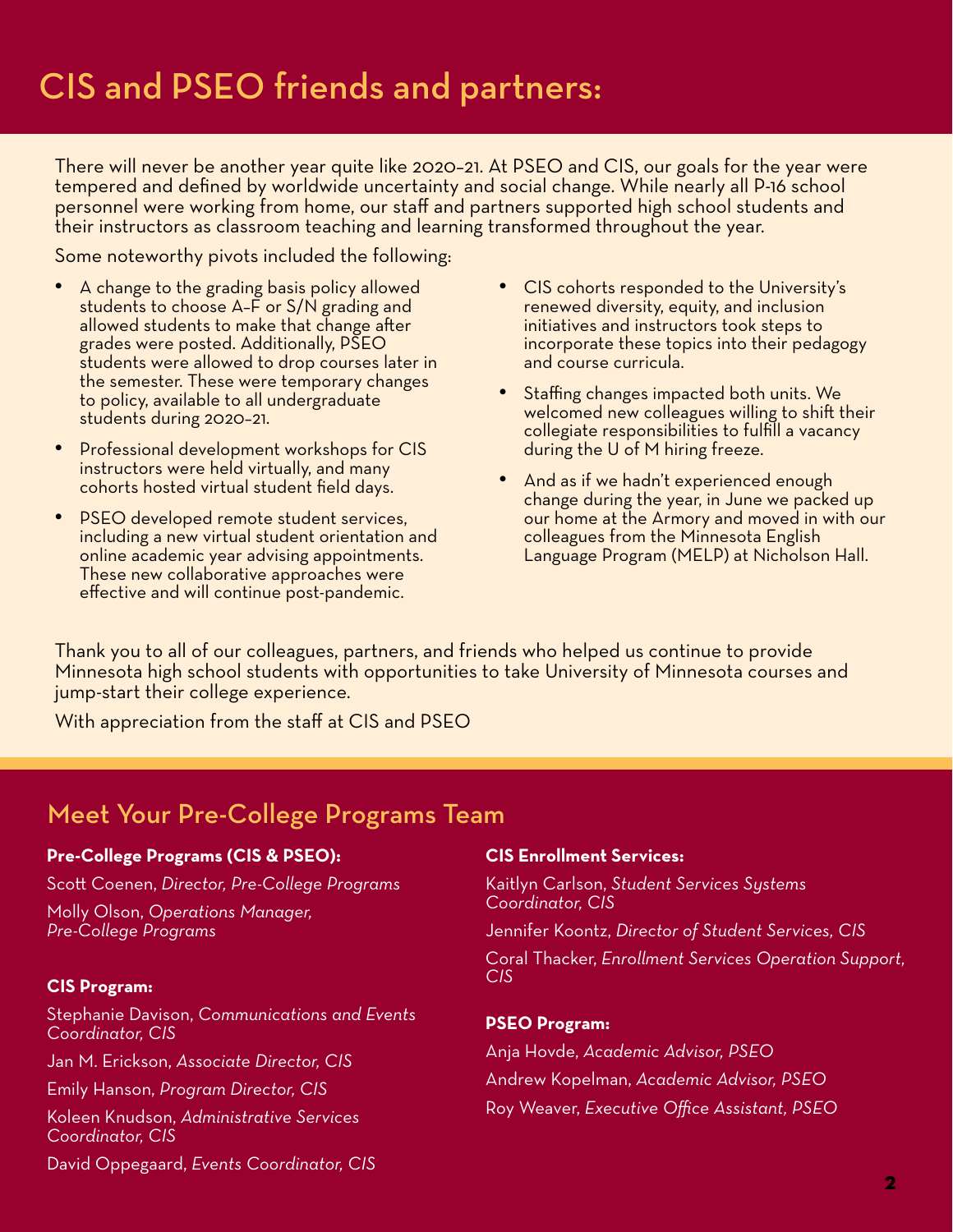# **College in the Schools**

## Program Overview

College in the Schools at the University of Minnesota Twin Cities is a nationally accredited dual-credit program serving high school students, instructors, and schools by:

- expanding access to college rigor for students from diverse backgrounds.
- supporting excellence in teaching.
- strengthening and educating our communities throughout the state.

## Program by the Numbers

In the 2020–21 academic year

### **8,967 participating students**

Students earned 48,568 credits

29% students of color (1% American Indian or Alaska Native, 11% Asian, 7% Black, 8% Hispanic, 2% Two or more races [not included in other counts]); 71% white\*

3.44 = average U of M GPA in CIS courses

124 high school partners

387 CIS instructors

316 hours of professional development offered

17% of enrolled fall 2021 freshman previously participated in CIS at UMTC

\*Percentages based on the 95% of students who reported race/ethnicity



#### **41 Courses**

- 18 courses in World and Classical Languages
- 8 courses in Social Sciences
- 6 courses in Sciences
- 4 courses in English and Communication Studies
- 3 courses in Mathematics
- 2 courses in Education



#### **CIS partners with five colleges**

- College of Biological Sciences
- College of Education and Human Development
- College of Food, Agricultural, and Natural Resources
- College of Liberal Arts
- College of Science and **Engineering**



College in the Schools is accredited by

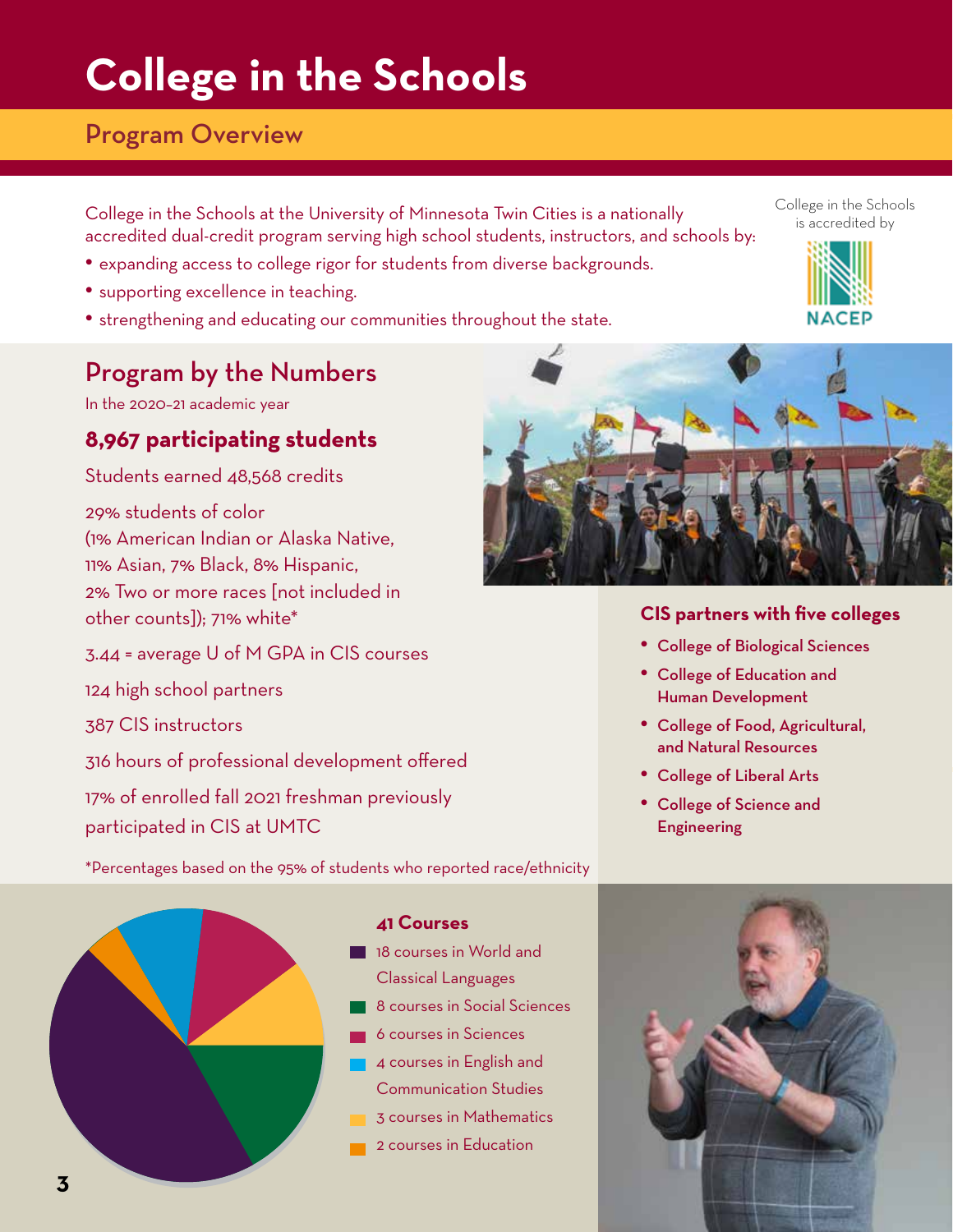## Scholarly Community for CIS Instructors

A CIS partnership ensures faculty-led professional development occurs at least three times annually to offer the space and opportunity for CIS instructors to continue their discipline-specific study and make contributions to their field and communities.

*"I have learned a great deal about physiology, and I feel that the teacher collaboration in my cohort makes it all worthwhile. Teachers from all over the state working toward the same goals is a fantastic way to keep teachers energized."*

*"It has improved my teaching. I have learned more from my CIS cohorts than many past professional development opportunities offered by other organizations."*

## Academic Advancement for Students

Students earn valuable high school credit that transfers to most colleges across the nation.

*87% of students surveyed were successful in transferring some or all of the U of M credits earned\**

#### Courses give students more confidence in their college and career trajectory.

 *80% of students surveyed agreed or strongly agreed with the statement "I was more confident about my ability to succeed in college."\**

#### Success in early rigorous coursework builds momentum toward college graduation.

*CIS students attempted on average 6 credits in 2020–21 while in the program*

## Outreach for the U of M

#### Excerpt from U of M Board of Regents Policy Mission Statement on Outreach and Public Service

*"To extend, apply, and exchange knowledge between the University and society by applying scholarly expertise to community problems, by helping organizations and individuals respond to their changing environments, and by making the knowledge and resources created and preserved at the University accessible to the citizens of the state, the nation, and the world."*

#### College in the Schools shares:

- .*knowledge from the University with 124 high school partners, connecting Minnesota communities throughout the state.*
- .*partnerships with 22 departments across five colleges at the U of M, providing Minnesota schools with current pedagogy from a top research university.*

\*Statistics taken from the 2018-19 Annual Student Survey. For complete survey results, visit the CIS website at ccaps.umn.edu/college-in-the-schools/accreditation



**CIS Partner Schools for 2020–21**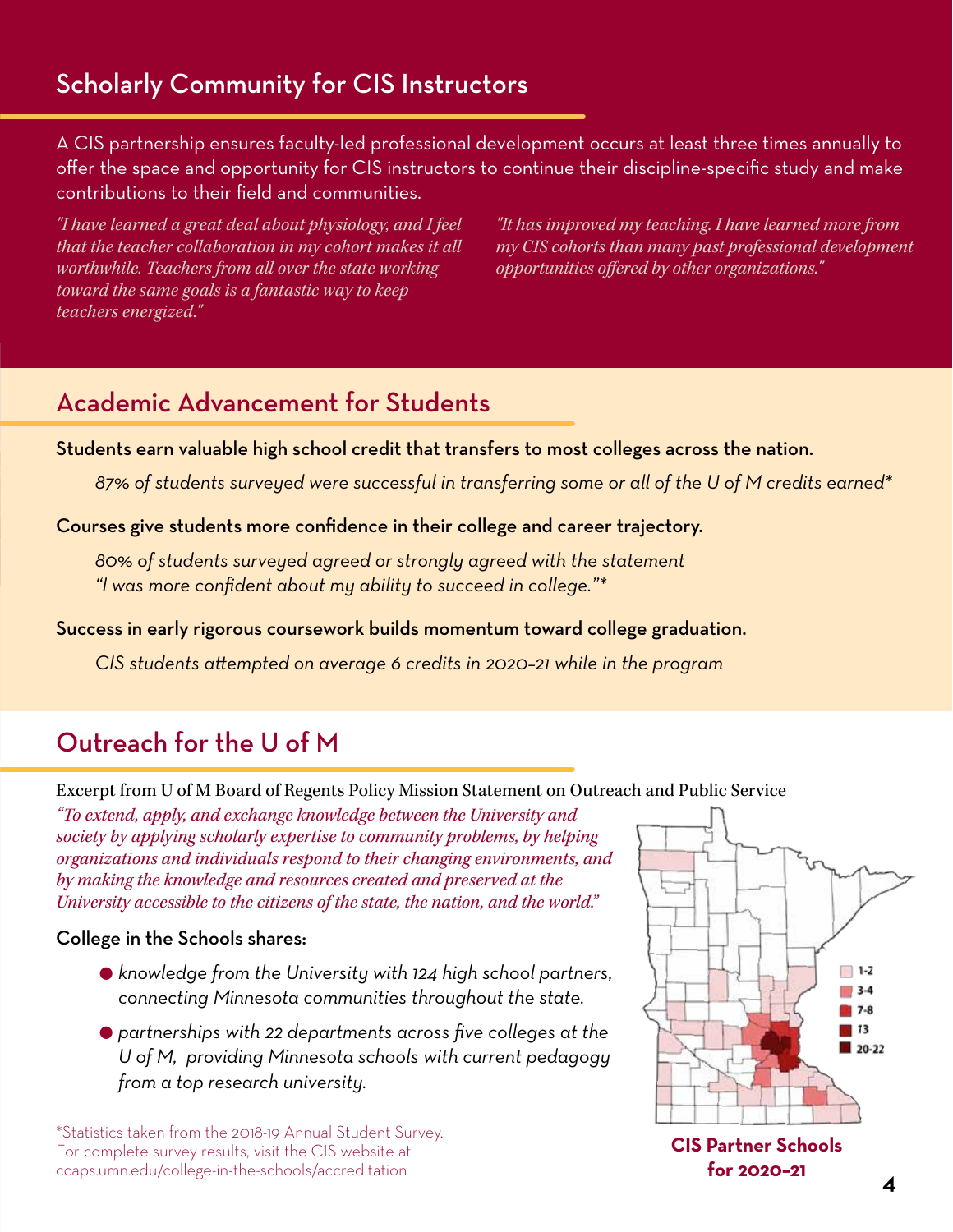# **Post-Secondary Enrollment**

## Program Overview

## **Overview**

- **Overview**<br>• Both part- and full-time students who enhance their high school<br>experience by being immersed into a college environment experience by being immersed into a college environment • Both part- and full-time students who enhance their high school experience by being immersed into a college environment<br>• Driven students who commute to campus or take classes online<br>• FREC students against the UsEM clas
- $\bullet$  Driven students who commute to campus or take classes online<br> $\bullet$  50% of PSEO students remain at the U of M after
- high school graduation

## **PSEO Admissions**

PSEO admission is highly competitive. Our students come from a variety of educational backgrounds in the public, private, or home school sectors. Applications are accepted February–April. Admissions application review spans April–May for the upcoming academic year, which includes a holistic review of over 1,200 applications.

## **Prospective Students**

Information sessions prepare families for the PSEO admission process



## **For the 2020–21 academic year admissions cycle:** For the 2020–21 acad<br>• 1,296 completed applications<br>• 800 (62%) admitted students **For the 2020–21 acad**<br>• 1,296 completed applications<br>• 800 (62%) admitted students

**62% admitted**

- 
- 

### **Of the admits:**

- 3.93 average unweighted high school GPA
- 93% average class rank
- 20% had PSEO credits from another institution
- 2% home school
- 4% private
- 94% public
- 147 high schools represented

#### **653 (82%) of new fall admits were enrolled during the academic year**

#### **32% of admits were from the following schools:**

- Blaine Eden Prairie Edina Homeschool
- Hopkins Minnetonka Mounds View South
- **Stillwater** Washburn Wayzata Woodbury

#### **PSEO Student Support includes:**

- Summer orientation covering essential topics like commuting to campus and class registration
- Assigned full-time academic advisor
- Access to U of M resources

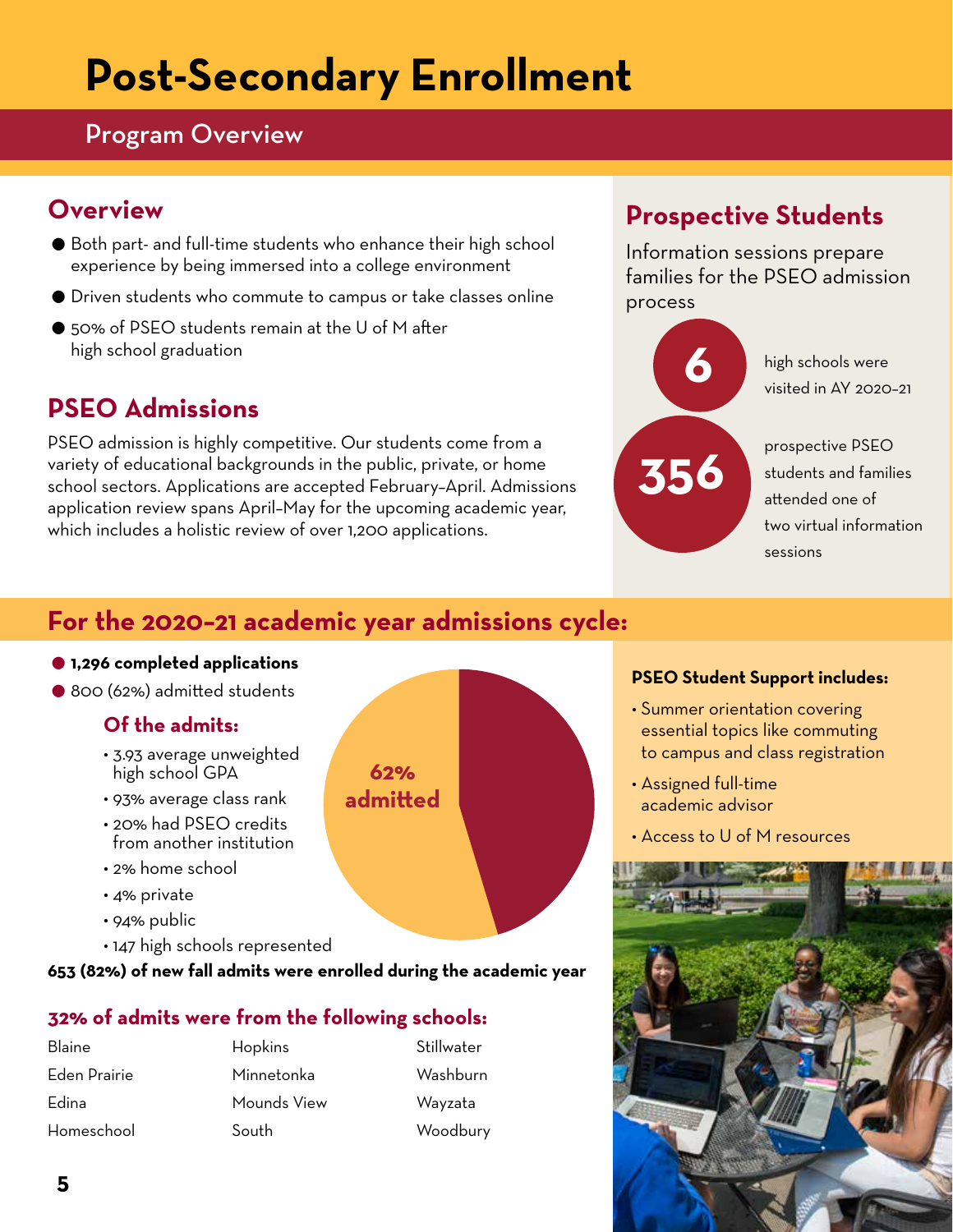## **Enrolled Students**

845 total enrolled students (653 new fall admits + 192 continuing students)

45% students of color (25% Asian, 7% Black, 6% Hispanic, 7% Two or more races [not included in other counts]), 55% White\*

33% juniors

67% seniors

124 high schools represented

3% homeschool students

60% of students took greater than 11 credits (full-time)

40% of students took fewer than 12 credits (part-time)

15,715 credits taken (4,548 courses)

10 credits average per semester

3.72 average U of M GPA in PSEO courses

\*Percentages based on the 95% of students who reported race/ethnicity

### **Most popular courses:**

- CSCI 1133 Introduction to Computing and Programming Concepts
- **ECON 1101 Principles of Microeconomics**
- MATH 1151 Precalculus I
- MATH 1271 Calculus I
- MATH 1272 Calculus II
- MATH 2263 Multivariable Calculus
- PHYS 1301W Introductory Physics for Science and Engineering
- POL 1001 American Democracy in a Changing World
- PSY 1001 Introduction to Psychology
- WRIT 1301 University Writing

Between four academic advisors over two semesters, 11,100 emails 287 student appointments

## **Fall 2021 PSEO Students Admitted as Freshman**

The PSEO office tracks the number of PSEO students that continue at the U of M Twin Cities for their undergraduate degree.

Of the 580 PSEO 2021 high school graduates:

- 561 (97%) applied for freshman admission
- 543 (97%) of those who applied were admitted
- 308 (53%) of the 580 PSEO high school graduates continued at the U of M to pursue their undergraduate degree

#### *PSEO students consistently report a positive experience. Here's some feedback from recent students:*

*"PSEO was the best experience of my high school career. It has pushed me out of my comfort zone, helping me to build my independence, time management skills, mental health, and leadership experiences."*

" *"I was challenged both academically and socially through the university-level classes and campus experience. I loved the flexibility I had to pursue classes and subjects I'm interested in. PSEO also provided a great transition year from high school to college where I was introduced to the rigor and style of college classes but still lived at home and participated in high school activities."*

*"I really enjoyed taking on this challenge, this program helped me gain a better experience and understanding of college life and academics. As a first-generation college student in my family, I didn't really know much about college but being in PSEO helped me gain a better understanding and I feel like I am more ready for college life."*